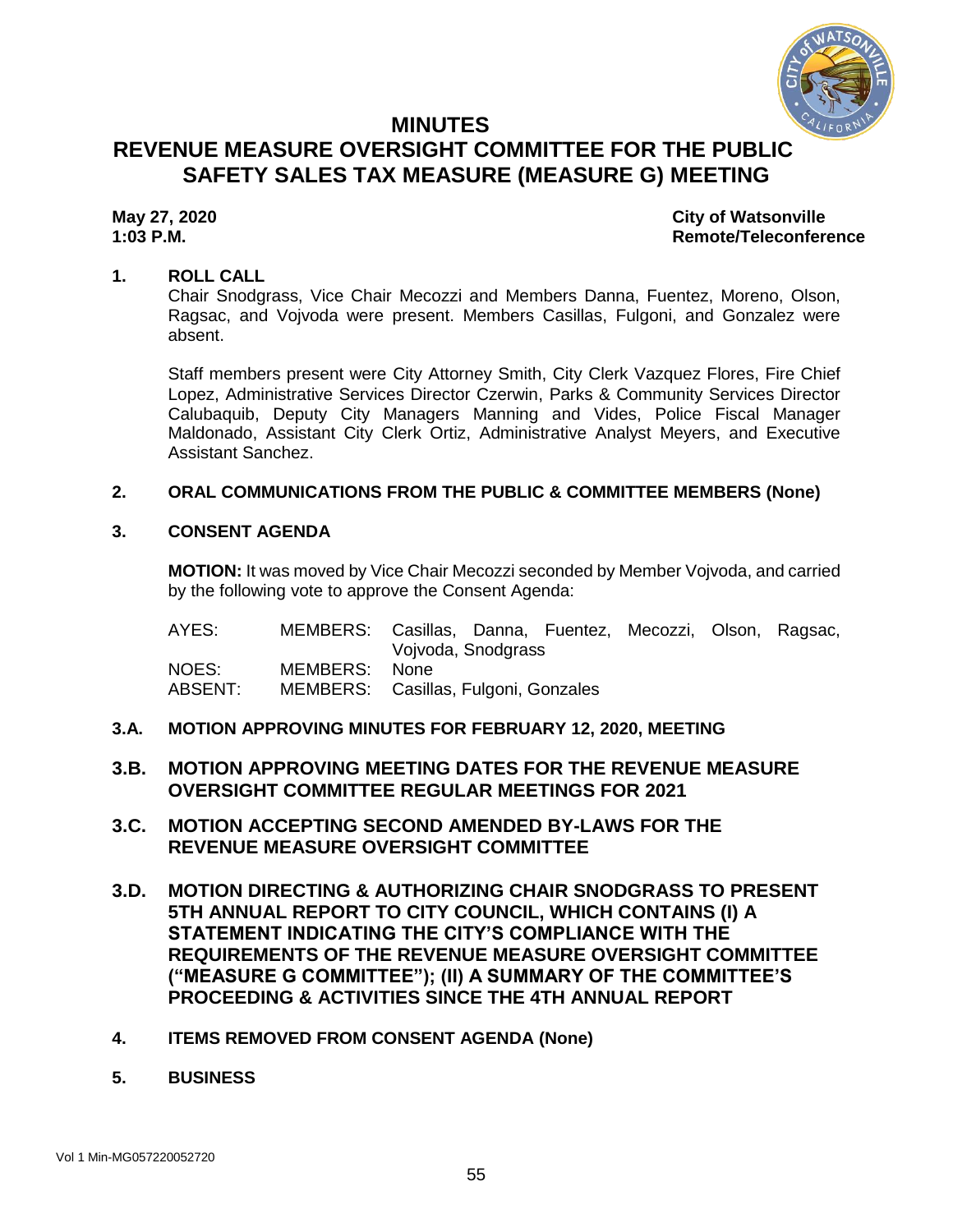# **5.D. REPORT ON ELECTION RESULTS OF RENEWAL OF PUBLIC SAFETY SALES TAX MEASURE (MEASURE Y)**

#### **1) Oral Report**

The report was given by Deputy City Manager Vides.

#### **2) Committee Members Questions**

Chair Snodgrass, Vice Chair Mecozzi, and Member Danna commended staff for their efforts to have Measure Y approved by the voters.

- **3) Public Input** (None)
- **4) Committee Members Discussion** (None)

#### **5.A. STAFFING AND OPERATIONS REPORT FROM THE WATSONVILLE POLICE DEPARTMENT FROM JANUARY 1 THROUGH APRIL 30, 2020**

**1) Staff Report**

The report was given by Police Chief Honda.

#### **2) Committee Members Questions**

Police Chief Honda, in answering Member Danna, spoke about potential reduction of services due to the COVID-19 Pandemic.

In answering Chair Snodgrass, Police Chief Honda spoke about upgrading of Police vehicles.

- **3) Public Input** (None)
- **4) Members Discussion** (None)
- **5) MOTION:** It was moved by Member Olson, seconded by Member Danna, and carried by the following vote to accept the Watsonville Police Department status report for January 1 through April 30, 2020:

AYES: MEMBERS: Danna, Fuentez, Mecozzi, Moreno, Olson, Ragsac, Vojvoda, Snodgrass NOES: MEMBERS: None ABSENT: MEMBERS: Casillas, Fulgoni, Gonzales

#### **5.B. STAFFING AND OPERATIONS REPORT FROM THE WATSONVILLE FIRE DEPARTMENT FROM JANUARY 1 TO APRIL 30, 2020**

**1) Staff Report**

The report was given by Fire Chief Lopez.

- **2) Committee Members Questions** In answering Chair Snodgrass, Fire Chief Lopez spoke about staffing levels at the Watsonville Fire Department.
- **3) Public Input** (None)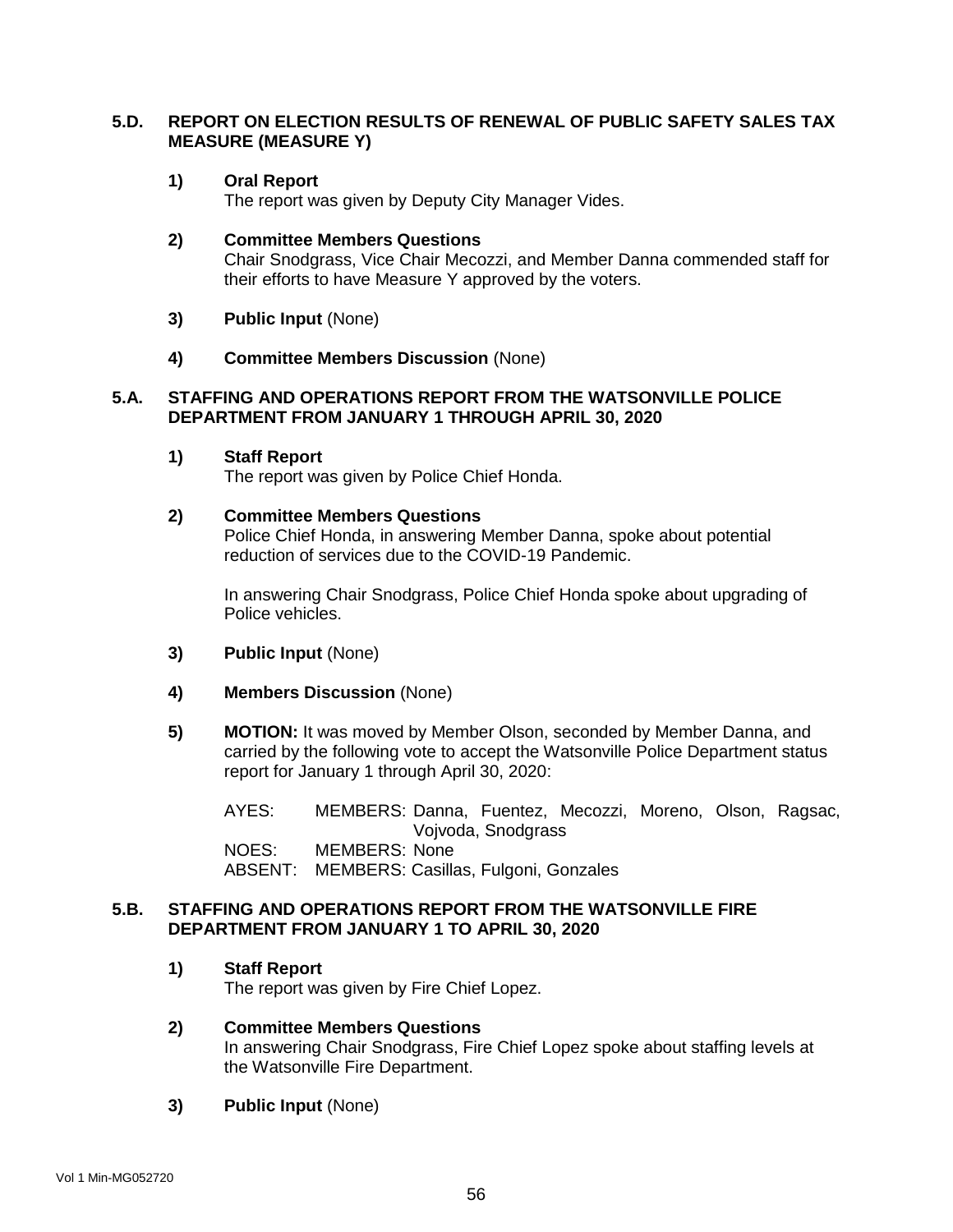- **4) Members Discussion** (None)
- **5) MOTION:** It was moved by Member Ragsac, seconded by Member Vojvoda, and carried by the following vote to accept the Watsonville Fire Department status report for January 1 through April 30, 2020:

AYES: MEMBERS: Danna, Fuentez, Mecozzi, Moreno, Olson, Ragsac, Vojvoda, Snodgrass NOES: MEMBERS: None ABSENT: MEMBERS: Casillas, Fulgoni, Gonzales

### **5.C. VERIFICATION OF PUBLIC SAFETY SALES TAX MEASURE ANNUAL BUDGET REVENUES COMPLY WITH SUBDIVISION (C) OF SECTION 3-6.1102 OF THE WATSONVILLE MUNICIPAL CODE & DIRECTINGSTAFF TO PRESENT PROPOSED PUBLIC SAFETY SALES TAX MEASURE FY 2020-2021 BUDGET TO THE CITY COUNCIL FOR APPROVAL**

**1) Staff Report** The report was given by Administrative Services Director Czerwin.

#### **2) Committee Members Questions**

In answering Vice Chair Mecozzi, Administrative Services Director Czerwin spoke about required budget reserve levels and potential for budget reductions stemming from the COVID-19 Pandemic.

- **3) Public Input** (None)
- **4) Committee Members Discussion** (None)
- 4) **MOTION:** It was moved by Vice Chair Mecozzi, seconded by Member Danna, and carried by the following vote to Verify Public Safety Sales Tax Measure Annual Budget Revenues Comply with Subdivision (c) of Section 3-6.1102 of the Watsonville Municipal Code & Directing Staff to Present Proposed Measure Y FY 2020-21 Budget to the City Council for Approval:

AYES: MEMBERS: Danna, Fuentez, Mecozzi, Moreno, Olson, Ragsac, Vojvoda, Snodgrass NOES: MEMBERS: None ABSENT: MEMBERS: Casillas, Fulgoni, Gonzales

### **5.D. REPORT ON ELECTION RESULTS OF RENEWAL OF PUBLIC SAFETY SALES TAX MEASURE (MEASURE Y) –** Moved prior to Item 5.A.

#### **6.0 ADJOURNMENT**

The meeting adjourned at 1:56 PM.

#### **NEXT SCHEDULED COMMITTEE MEETING**

February 10, 2020